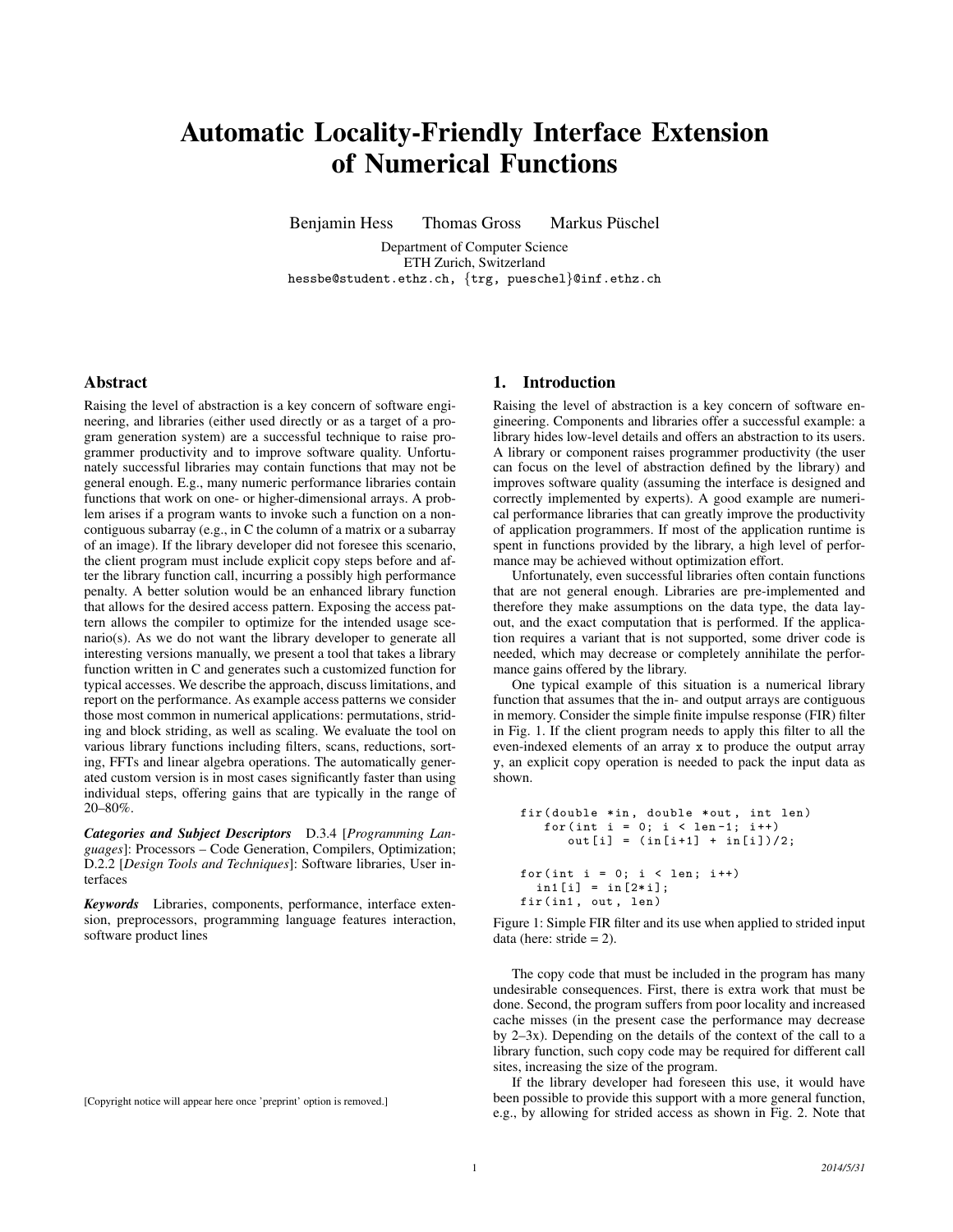f prime does not just move the copy into the function, but removes it altogether and instead modifies the index expressions and hence the array accesses. Now, the client program can perform the filter with one call to fir\_prime. Allowing in addition for strided output would require yet another code modification and extension of the interface.

```
fir_prime (double *in, double *out,
           int len, int s)
   for (int i = 0; i < len-1; i++)
      out[i] = (in[(i+1)*s] + in[i*s])/2;
```

```
fir_prime (in, out, len, 2)
```
Figure 2: Simple FIR filter with support for strided access and its use on strided data.

Some library functions provide extended interfaces, in particular those whose applications are well established. For example, dgemm in BLAS [6] provides three additional parameter that allow the multiplication of matrices within larger matrices, and FFTW [8] provides an interface to support arbitrary block-strided data layout for in- and output.

Contributions. In this paper we present a source-to-source translation tool that can take a C function (such as Fig. 1) as input and create variants (such as Fig. 2) automatically. The variants have additional input parameters and can be viewed as generalizations of the original function. Specifically, the tool has the following abilities:

- It modifies functions (meaning interface and body) to provide them with support for four common access patterns for arrays: strided access (as above), block-strided access (e.g., subimages in images), permuted accesses, and array scaling.
- The support for these patterns can be on the input arrays, the output array, or both.
- The support for these patterns can be combined (e.g., strided access plus scaling).
- If the C function includes vector code (i.e., intrinsics for SSE instructions to access multiple data items with one instruction) then this property is preserved and the function variants also use intrinsics.

This tool can help a library designer to provide generalized versions of a function that otherwise would just exist in one version that would need to cover all cases, and as a consequence either would require glue code at the call site or not exploit the obvious optimization opportunities that are implied by different access patterns. We concentrate on the handling of different access patterns as those have a significant influence on the performance of numeric libraries. We explain the design and implementation of the tool and discuss limitations. Finally, we show the effectiveness of the tool on a collection of numeric functions. Specifically, we compare the performance of the modified function to an equivalent implementation using the original function with copies. In most cases the speed-up is significant.

## 2. Supported access patterns

In this section we present the access patterns supported by our tool. Each of these patterns occurs frequently in numerical applications operating on arrays. Without special support by a chosen library function, each pattern requires an explicit copy step or pass through the data. Our tool removes this step by fusing it with the function body, thus reducing work and potentially improving performance. Note that this does not mean that the copy is performed inside the

```
for (int i = 0; i < size; i++) {
        strided[i] = in[i*s];}
f( strided , out , size );
```
Figure 3: Strided access of an array.

```
0 1 2 3 4 5 6 7\begin{array}{|c|c|c|c|c|c|}\n\hline\n0 & 1 & 2 & 3 & 4 & 5 & 6 & 7 \\
\hline\n0 & 0 & 0 & 4 & 5 & 6 & 7\n\end{array}
```
Figure 4: Blockstride access pattern with  $b = 2$  and  $s = 4$ .

s b

```
for (int i = 0; i < size; i++) {
   int bnum = i/ bsize ;
   bstrided[i] = in[bnum*s + i%bsize];}
f(bstrided, out, size);
```


functkion as explicit step, rather the first (or last) accesses to the data arrays are modified (as for example in Fig. 2).

The four basic patterns are as follows. The term "array" refers to an input or output array of a library function.

- *Strided access* of an array (as in the introduction before);
- *Block strided access* of an array;
- *Permuted access* of an array;
- *Scaling* of all elements of an array either with a single value or with an array of scaling values.

We briefly discuss these access patterns assuming as example a function f(in, out, size) that computes the array out from the array in, both of length size. Then we discuss the requirements that must be satisfied by a library function so that it can be augmented to include the access patterns.

Strided access. As explained in the introduction, this pattern occurs when in- or output data are not contiguous but spread with a constant stride s. The logic of this pattern is shown in Fig. 3.

Examples include applying a function to the column of a matrix in C (the stride will be the number of columns) or applying a filter to the red channel in an RGB image (the stride will be three). Our tool modifies the function to include the stride as parameter and removes the need to copy by remapping the array accesses.

Block strided access. This access pattern generalizes the strided access in that it allows the array to be spread as *blocks* with constant block size  $b$  and stride  $s$ . An example is visualized in Fig 4. For given b and  $s, b < s$ , the block number is given by  $|i/b|$  and the position within the block by i mod b. The logic of this pattern is shown in Fig. 5.

The most important usage scenario for this pattern is applying a function to matrices within matrices, e.g., subimages of images.

Permuted access. Such an access is not directly to an array but to a permuted version of it. The permutation is specified by an integer array of the same length. The logic of this access pattern, when applied to our running example f(in, out, size) is shown in Fig. 6.

An example where this might occur is a Fourier transform function that gets the input in a form that is bit-reversed or underwent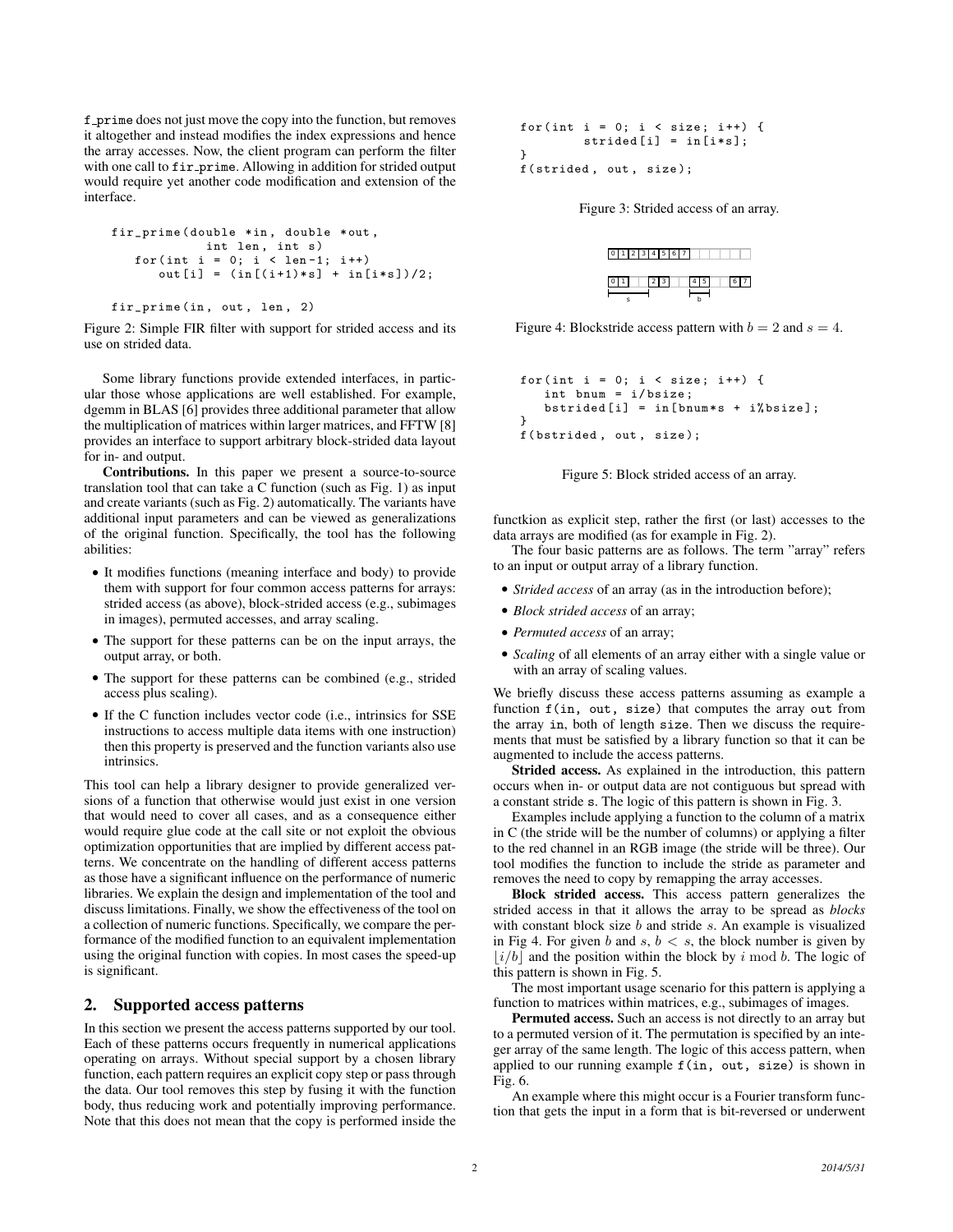```
for(int i = 0; i < size; i++) {
   permuted[i] = in[permutation[i]];}
f( permuted , out , size );
```
Figure 6: Permuted access to an array.

```
for(int i = 0; i < size; i++) {
   in [i] *= scale ;
}
f(in, out, size);
```
Figure 7: Scaling of an array with a fixed constant.

```
for (int i = 0; i < size; i++) {
   in[i] *= scale[i];}
f(in, out, size);
```
Figure 8: Scaling of an array with another array.

a perfect shuffle. Our tool will translate such a function into one where the permutation array is passed as additional parameter and transforms the code to avoid the explicit permutation in Fig. 6.

Scaling. Scaling adjusts the range of the input or output array of a function. It is conceptually different from the previous patterns in that it transforms the data and not the access pattern. Prescaling scales the input before the function is applied. Postscaling adjusts the output of the function. The scaling factors can be constant or given by an array of the same length (vector scaling). The logic of the two types of scalings is shown in Figs. 7 and 8 for the case of prescaling.

As an example, scaling is often used in signal processing to ensure that an array has norm  $(=$  energy) 1. If a library function is applied to such an array, it makes sense to create a variant that gets the scaling factors (a number or array) as additional parameters and performs the scaling as part of the function.

Vector code. Optimized library functions often explicitly vectorize the code using intrinsics (e.g., for Intel's SSE considered in this paper). To preserve the performance benefits obtained this way, it is important that the use of intrinsics is preserved when integrating the access pattern into a library function.

Limitations to ensure correctness. To allow the automatic generation of variants of a function f that fuse the access pattern with the body of f, several constraints must be fulfilled. We list the most important constraints that are needed for the analysis. Later, we discuss additional restrictions that are due to the implementation of the tool.

Assignments with a pointer on the left hand side must be of the form  $p = q + i$  ndex where p and q are pointers of the same type and index is an arbitrary expression with an integer type as a result. For an occurring p such an assignment must occur exactly once (SSA format) unless  $q = p$  in which cases the assignment is allowed multiple times.

For the scaling transformation, the underlying memory block of a pointer is either read or written, never both within a function. Without this limitation, the tool cannot determine if an access is already scaled because the accessed value could have been written by a scaled value beforehand.

If recursion is used, the allocated memory blocks referred to by parameters must stay the same throughout the recursion.

Each of these conditions can be detected by our tool for a suitable error message in case of failure.

## 3. Generalizing library functions

Given a library function f and a specific access pattern (e.g., a vector scaling or a strided access) for an input or output array, our tool generates a generalized variant f prime. This variant has a widened interface (so a scaling vector or stride can be specified) and an accordingly modified function body. To do this, our tool must understand how f operates on input and output parameters. This information is kept in a dependence graph that shows how source and destination operands are modified. We first explain this graph and then show how it is used to perform the various source code transformations. We will focus on the striding access and discuss the others more briefly as they are mostly analogous.

#### 3.1 Dependence graph

The transformations need the total offset and the origin of access to the array affected by the access pattern. To provide this information, a dependence graph for the input function f is created. The nodes of the graph represent the pointers and integer variables used in the function. The edges between the nodes represent statements that create a dependence between these. Fig. 9 shows the graph for a simple function f.



Figure 9: Dependence graph.

More formally, the graph is defined as follows:

- 1. There is a node for every pointer, formal parameter, or integer variable.
- 2. Pointer assignments of the form  $p2 = p1 + index$  create a dependence edge from p1 to p2.
- 3. Assignments of integer variables of the form  $i = \langle \text{expr} \rangle$  create a dependence edge from every integer variable in <expr> to i; accordingly i+= <expr> creates in addition a dependence of i on itself as does i++.
- 4. Usages of integer variables or formal parameters in array accesses of the the form a[<expr>] create a dependence edge from every variable in <expr> to a.

The edges are annotated by the expression(s) that tie the variables (pointers, formals, arrays) together. Special nodes represent loops. The dependence graph for f captures just enough information for the tool to operate (e.g., floating variables are ignored) and poses implicit limitation on the type of code that can be processed (e.g., casting a float to an integer, which is then used in an array access, is not allowed).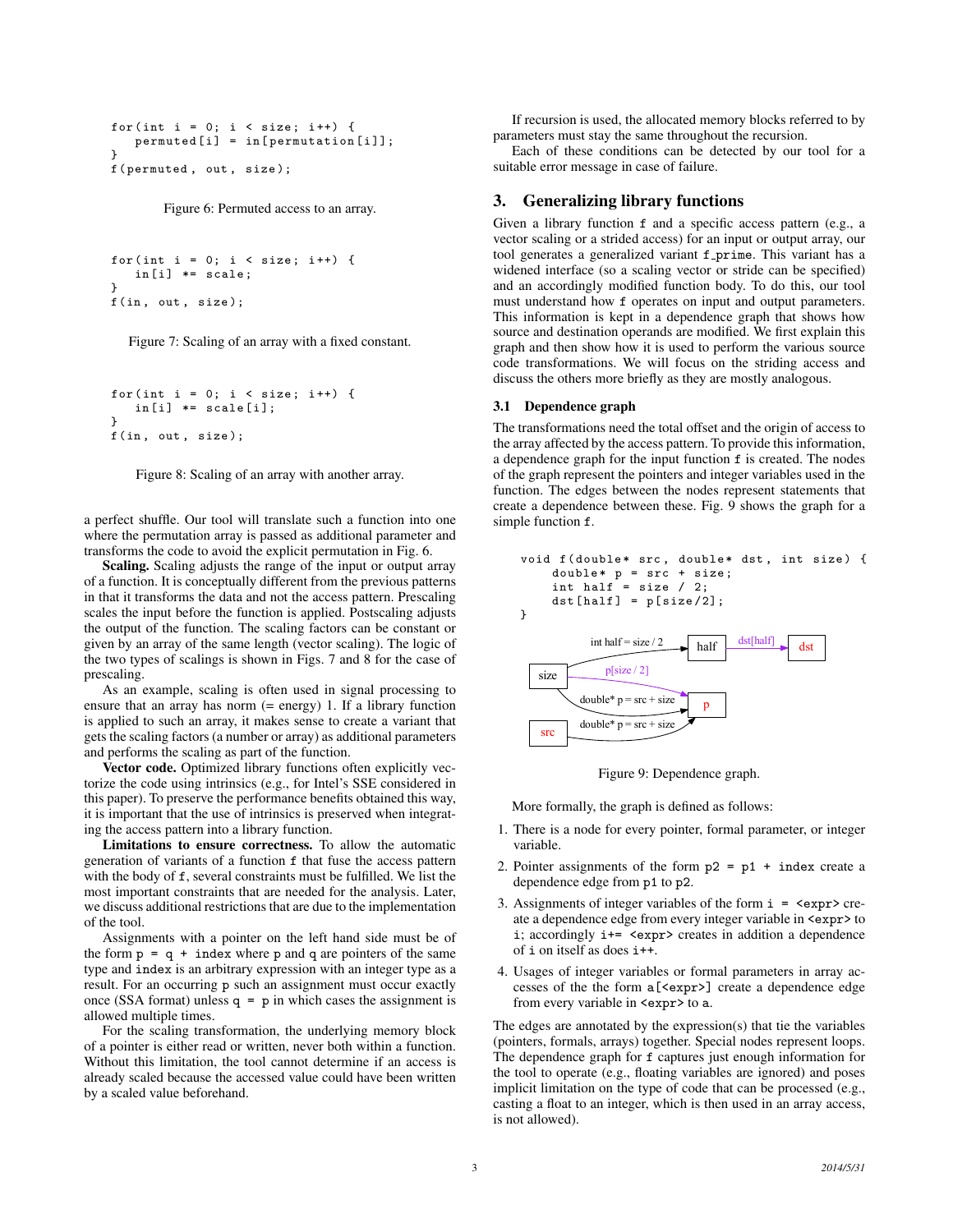#### 3.2 Transforming the body

Given a function f and its dependence graph, the body of the function is transformed according to the kind of access code that is to be included. We explain these transformations for each access pattern.

#### 3.2.1 Striding

The striding transformation moves the relevant elements by a striding factor apart. The striding transformation does not modify any data, but only indices; namely it multiplies the total offset of an access by the striding factor. The detailed steps are:

- 1. The first step is checking the dependences. A dependence of arrays arises from an assignment  $p2 = p + \text{offset}$ , from which can be concluded that the offset of p2 must be offset bigger than the offset of p. This offset must then be multiplied with the striding factor, resulting in  $p2 = p + \text{offset} * \text{ stride}.$
- 2. After the dependences are handled, every relevant array subscript (or dereference) is modified. The index of an access is again multiplied with the striding factor, e.g., p2[index] is replaced with p2[index \* stride].
- 3. Our tool can also transform C that was vectorized with intrinsics. Our implementation considers the SSE instruction set with either 2-way doubles or 4-way floats. Vectorized code poses an additional challenge as the most commonly used load/store intrinsics load multiple elements that are consecutive in memory. Thus the striding of the elements forces a switch to single slot load/store intrinsics:
	- (a) The index of an access is again multiplied with the striding factor. The resulting address points to the first element to load.
	- (b) If packed load/store intrinsics are used, they are split up into either 2 (double) or 4 (float) single slot loads. These use the address from the previous step. For each single slot load- /store intrinsic, the address is adjusted by the striding factor to get the subsequent element. For example the intrinsic  $load x1 = mm\_load_ps(src + x + y * width) has an$ offset of x + y\*width. This call is transformed into four single slot loads with shuffling, as shown in Fig. 7. Intrinsic stores are handled analogously.
	- (c) After loading the single elements, shuffle intrinsics combine the single elements into one SSE register.

Pseudo code for the entire striding transformation (showing for SSE 2-way double precision only) is shown in Fig. 11.

#### 3.2.2 Blockstriding

The blockstriding transformation is a more general case of the striding transformation and can handle arbitrary block sizes (see Fig. 4). For a given striding factor s and a block size  $b < s$ , the position of a specific element in the blockstrided data structure can be calculated from the given position of the element in the consecutive data layout. If the original index of an element is  $i$ , the blockstrided position  $i_2$  of the same element can be calculated as

$$
i_2 = \underbrace{\lfloor \frac{i}{s} \rfloor}_{\text{block number}} *b + \underbrace{i \text{ mod } b}_{\text{position inside block}} \tag{1}
$$

The block size and the striding factor are added to the parameter list to use in the formula (1).

Handling of vectorized code is more complicated than in the striding transformation. In the striding transformation, every packed load or store must be replaced with its single slot counter-

```
a_0 = \text{mm}\_load_ss(src + stride *
                     (x + y * width + 0));mm\_load\_ss (src + stride *(x + y * width + 1));mm\_load\_ss (src + stride *(x + y * width + 2));a_3 = \text{mm}\_load_ss(src + stride *
                     (x + y * width + 3));a_0 = \text{mm\_shuffle\_ps} (a_0, a_1, 0);// shuffle a_0 and a_1 together
a_2 = \text{mm\_shuffle}ps(a_2, a_3, 0);// shuffle a_2 and a_3 together
a_0 = \text{mm\_shuffle\_ps} (a_0, a_2, 136);// shuffle a_0 and a_2 together
x1 = a_0;
```
Figure 10: Example of striding transformation of x1 =  $mm\_load_ps(src + x + y * width)$ ;

part, because only one element at the time is loaded. The blockstriding transformation can differentiate three different cases instead of always switching to single slot intrinsics (Table 1).

These cases depend on the alignment of the parameters, the block size and the striding factor. The parameters are aligned if the address is divisible by 16, block size and striding factor are aligned if they are divisible by either 2 or 4, depending on the used data type. If the parameters, block size and striding factor are aligned, packed aligned load/store intrinsics can be used. In the second case, the block size is aligned but not the start of a block and therefore unaligned packed load/store intrinsics must be used. If the block size is unaligned, unaligned packet load/store intrinsics are used until there are not enough elements left in the current block. The remaining elements and elements from the next block are loaded with single slot intrinsics. These cases can only be checked at runtime and therefore the transformation inserts a check at the beginning of the function and branches to the corresponding code block. This branching enables the use of higher performing code if the alignment conditions are fulfilled.

The most important application of the block striding transformation is the access of subimages in images. If the larger image (of size height by width) is represented as array a, the function may use throughout an indexing style like a[i+width\*j]. In that case, the subimage can be accessed in the same style as  $a[i+b*j]$ with a suitable adjustment of the ranges of i and j. We refer to this special case as a 2d optimized blockstriding transformation and the tool attempts to use induction variables (i.e., the value is computed by a simple affine expression of the loop counters) to step through both the image and the subimage. More details can found in the report [12].

#### 3.2.3 Permuting

The steps of the permuting transformation are similar to the steps of the striding transformation. Instead of multiplying the index with the striding factor, the index is used to access the permutation array permuted. To access this array, the total offset is needed; therefore additional variables are added to track the offset of every variable: For every assignment of a pointer  $(p1 = p + offset)$ an additional offset variable p1\_offset is inserted. To calculate the offset of  $p1$ , the tool calculates int  $p1$ -offset =  $p$ -offset + offset. With those additional variables, the tool can easily determine the total offset of an access of any pointer and use it to get the permuted index.

An access to p1 has an implicit offset included from its origin. As the permutation vector stores the indices of the elements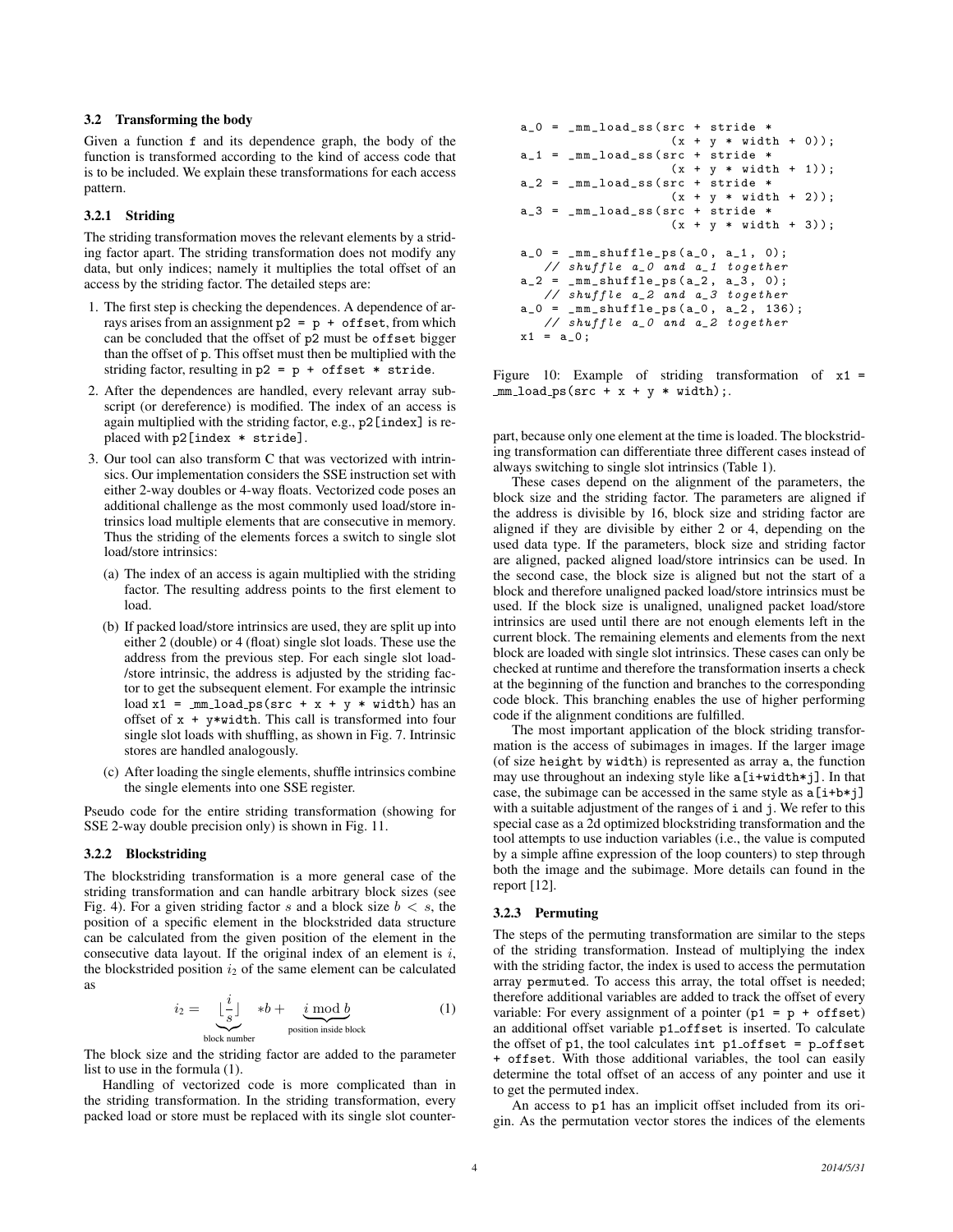```
/ / i n s e r t o f f s e t v a r i a b l e s
for assignment (p2 = p1 + \text{offset}) in all assignments:
    if pl is parameter and function is not recursive:
         insert p 2 of f s e t = of f s e t b e f or e as signment
    e l s e :
         insert p2_offset = p1_offset + offsetest before assignment
/ / a d j u s t r e c u r s i v e c a l l s
if function has recursive calls:
    add offset parameters for all affected vectors
    for function call f (..., p + \text{offset}, ...) in all recursive function calls:
         if p in affected parameters :
             <sup>1</sup>/ pass offset through newly added offset parameter of vector parameter p
             change call to f (..., origin(p), ..., p_offset + offset) ;
/ / r e p l a c e a l l s c a l a r a c c e s s e s
for access (p[i]) in all read accesses:
    if origin(p) in affected parameters:
        replace p [i] with origin (p)[ (p_offset + i) * stride ]
/ / r e p l a c e s s e d o u bl e p r e c i s i o n p acke d l o a d s
for function call sse-load (p + \text{offset}) in all sse double precision packed loads:
    if p in affected parameters:
         \frac{1}{x} insert int tmp_index = p_offset + offset; before load statement
         insert a 0 = \frac{1}{2}mm loadh pd(a0, origin(p) + tmp index + (stride * 1)); before load statement
         in sert a = 0 = mm loadl pd(a = 0, origin (p) + tm index + (stride * 0)); before load statement replace sse load (p + of f set) with a = 0r e place \text{c} s s e \text{c} l o a d (p + offset)
// replace sse double precision packed stores
for function call sse_store(p + offset, sse_value) in all sse double precision packed stores:<br>if p in affected_parameters:
         in sert _mm 1 2 8 d tm p _v alue = s s e _v alue ; before store statement<br>in sert in t tm p _index = (p _offset + offset) * stride : before store statement
         insert \text{ } in \text{ } term \text{ } if \text{ } or \text{ } term \text{ } if \text{ } is \text{ } if \text{ } is \text{ } if \text{ } is \text{ } if \text{ } is \text{ } if \text{ } is \text{ } if \text{ } is \text{ } if \text{ } is \text{ } if \text{ } is \text{ } if \text{ } is \text{ } if \text{ } is \text{ } if \text{ } is \text{ } if \text{ } is \text{ } if \text{ } is \text{ } if \text{ } is \text{ } if \text{ } is \text{ } if \text{ } is \text{ } if \text{ } is \text{ } if \text{ } is \text{ } if \text{ } is \text{ }for n = 0 to 1:
              insert _mm_store_sd(origin(p) + tmp_index + (stride * n), tmp_value); before store statement<br>insert tmp_value = _mm_shuffle_pd(tmp_value, tmp_value, 1); before store statement
         de lete store statement
```
Figure 11: Pseudocode for the striding transformation including the handling of 2-way double SSE vectorized code.

| Alignment  |                   |                          |                                                                                                                                                 |
|------------|-------------------|--------------------------|-------------------------------------------------------------------------------------------------------------------------------------------------|
| Parameters | <b>Block Size</b> | <b>Striding Factor</b>   |                                                                                                                                                 |
|            |                   |                          | packed aligned intrinsics are <i>preserved</i>                                                                                                  |
| √/-        |                   | $\overline{\phantom{0}}$ | packed aligned intrinsics are converted to <i>packed unaligned</i><br>intrinsics                                                                |
|            |                   |                          | packed intrinsics are converted to unaligned intrinsics or split up<br>into <i>single slot intrinsics</i> for the remaining elements in a block |

Table 1: Different cases for SSE intrinsics handling in the blockstriding transformation.

in the parameter, which has a zero offset, the implicit offset of p1 must be removed to access the correct permuted element. Therefore, the pointer p1 is replaced with its origin resulting in origin[permuted[p1 offset + value]].

## 3.2.4 Scaling

There are two types of scaling: prescaling and postscaling. Prescaling applies when data is read from an array, postscaling when data gets written to an array. The steps for a prescaling transformation are:

1. First, the tool creates a list of affected arrays using the dependence graph to check the dependences of the to-scale parameters and collects the dependent pointers. In addition, new variables are inserted to track the total offset when a pointer is assigned.

- 2. With the list of affected arrays, the tool first modifies the normal array subscripts (pointer dereferences are equivalent to array subscripts).
	- For a *scalar scaling* an access  $p[i]$  is replaced with  $p[i]$ \* scaling factor
	- For a *vector scaling* the tool needs to calculate the total offset of the access and use it as an index for the scaling vector: an access p[index] is replaced with p[index] \* scale[index + offset\_of\_p]. The index of the scale vector index + offset\_of\_p is the total offset of the access to p and is calculated with the additional offset variables.
- 3. After all array subscripts are transformed, the tool checks if the function uses any SSE intrinsics. The changes to the vectorized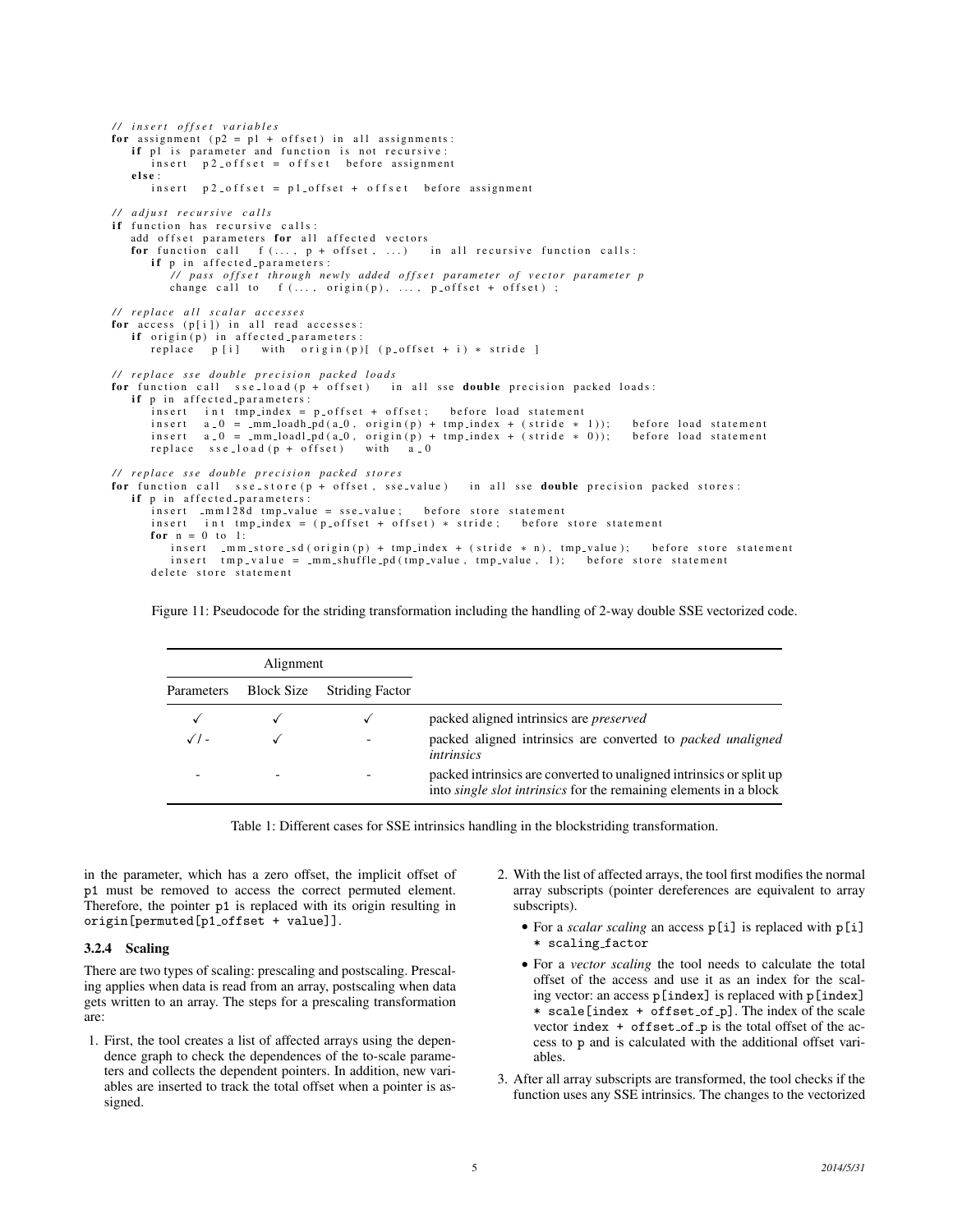code are more complicated as there are several different ways to load an SSE register.

- (a) The first step is to isolate the load intrinsics and assign the result to a temporary variable tmp.
- (b) For vector scaling, two or four new scaling factors are loaded into an SSE register before the scaling operation can be executed. The index used to access the scaling vector must be the total offset used in the load intrinsic.
- (c) Then, the multiplication of the temporary variable tmp with the scaling factor is done.
- (d) If the load intrinsic does not load a full packed SSE register, the transformation must preserve the unloaded values in the registers to stay the same as before the multiplication. Therefore, shuffling intrinsics are needed to get the unscaled original values back into the final SSE register.
- (e) Lastly, the scaled SSE variable is inserted where the original load intrinsic was placed.
- 4. Finally, any recursive call is modified to add the additional scaling parameter.

The postscaling transformation is similar. Instead of modifying read accesses, write accesses are modified. An assignment p[i] = value is transformed into p[i] = value \* scale for a scalar scaling or  $p[i]$  = value  $*$  scale [i] for vector scaling. Vectorized code is handled the same way.

#### 3.3 Widening the interface

The dependence graph provides the original formal parameters. Depending on the access transformation, additional parameters are needed (the scalar or a vector for scaling, striding and block information for (block)strided accesses, and a permutation vector for permutations). These parameters are added to the list of formal parameters. A user of the library variant must then provide these parameters at call sites to employ the generalized library function.

#### 3.4 Combinations

Most transformations can be applied in any sequence to a given function that obeys the limitations in Section 2. The only limitation relates to the 2d optimized blockstriding transformation as it requires that index computations have the format  $i + j$ \*width. The permuting transformation destroys this indexing style by replacing the index with an access to the permutation array and therefore a 2d optimized blockstriding cannot be applied after a permuting transformation has been applied.

The transformations do not commute, hence different orders of transformations produce different resulting functions. Some orderings influence the performance, others affect the added parameters of the following transformations. The most important implications are described next.

Scaling. The scaling transformation is the only transformation that does not affect any subsequent transformation. Scaling adds one floating point multiplication to every access and does not modify the index computations. However, the transformation is affected by previous transformations if vector scaling is used as it uses the index of a possibly modified access for accessing the scaling vector.

Striding. After a striding transformation, the indices are multiplied with the striding factor and therefore the size of a vector is also multiplied by the same factor. Subsequent transformations are affected as they are dependent on the used index. For example, a permutation vector must be strided if the permuting transformation is applied after the striding transformation. Furthermore, vector code may be split up into single slot accesses, resulting in an increase in the number of access operations. The subsequent transformations also operate on the increased access count and introduce a bigger overhead than would be necessary if these transformations were applied before the striding transformation.

Permuting. Similar to the striding transformation, subsequent transformations operate on the permuted index and therefore use the permutation too. After the transformation, the indexing format is permuted[i], where i is the previously used index. This format is not compatible with the 2d blockstriding transformation, which therefore cannot occur after the permutation transformation.

Blockstriding. The blockstriding transformation is a more general case of the striding transformation. Therefore, all of the implications of striding apply also to the blockstriding transformation. The subsequently added parameters are blockstrided instead of strided. Further, the vectorized accesses are split into single slot accesses and the number of access operations is increased accordingly.

Reasonable combinations. If a specific sequence of transformations is useful or not depends on the requirements on the input or output data. However, two or more consecutive transformations of the same type can often be combined into one transformation resulting in a better performing function. Consecutive scaling, striding or permuting transformations can be easily combined into one transformation. If two consecutive 2D blockstriding transformations are applied, the first transformation has no effect on the function at all because the second transformation replaces the parameter that was added by the first transformation.

#### 3.5 Implementation restrictions

The C language offers a variety of syntactic elements and control statements. As the tool is implemented in Python, and we do not know of an industrial-strength C frontend in Python, the tool handles only a (generous) subset of the C language. Note that these restrictions apply only to the library functions that are processed by the tool and do not apply to the application program that uses it. The allowed subset of C is sketched next.

Function declaration. The function that the transformation should be applied to must conform to the following:

- The return value can be void, double or float.
- Data types of arguments can be either a pointer or a scalar. Pointers represent input or output data and can have double or float as pointee type. Scalar arguments that store the length of a vector must be of int or size t type; the remaining arguments can be of any scalar data type.

Global and local variables. The limitations on these the same as the limitations on the functions arguments. Additionally mm128 and mm128d data types are allowed to enable vectorized code.

Function body. Allowed are only a few constructs: for loops with one iteration variable, if/else constructs, variable declarations and assignments. The latter are only restricted when the left hand side is any kind of pointer as is described in Section 2. structs and switch statements are not supported

Pointers. Due to the nature of the transformations, the most restrictions concern pointers:

- Pointer parameters do not alias;
- Pointers must only point to scalar data types (double, float or int) ;
- Pointers are not modified from outside the function;
- Pointers do not leave the function through a function call;
- Allowed operations on pointers are addition, subtraction, dereference and array subscript.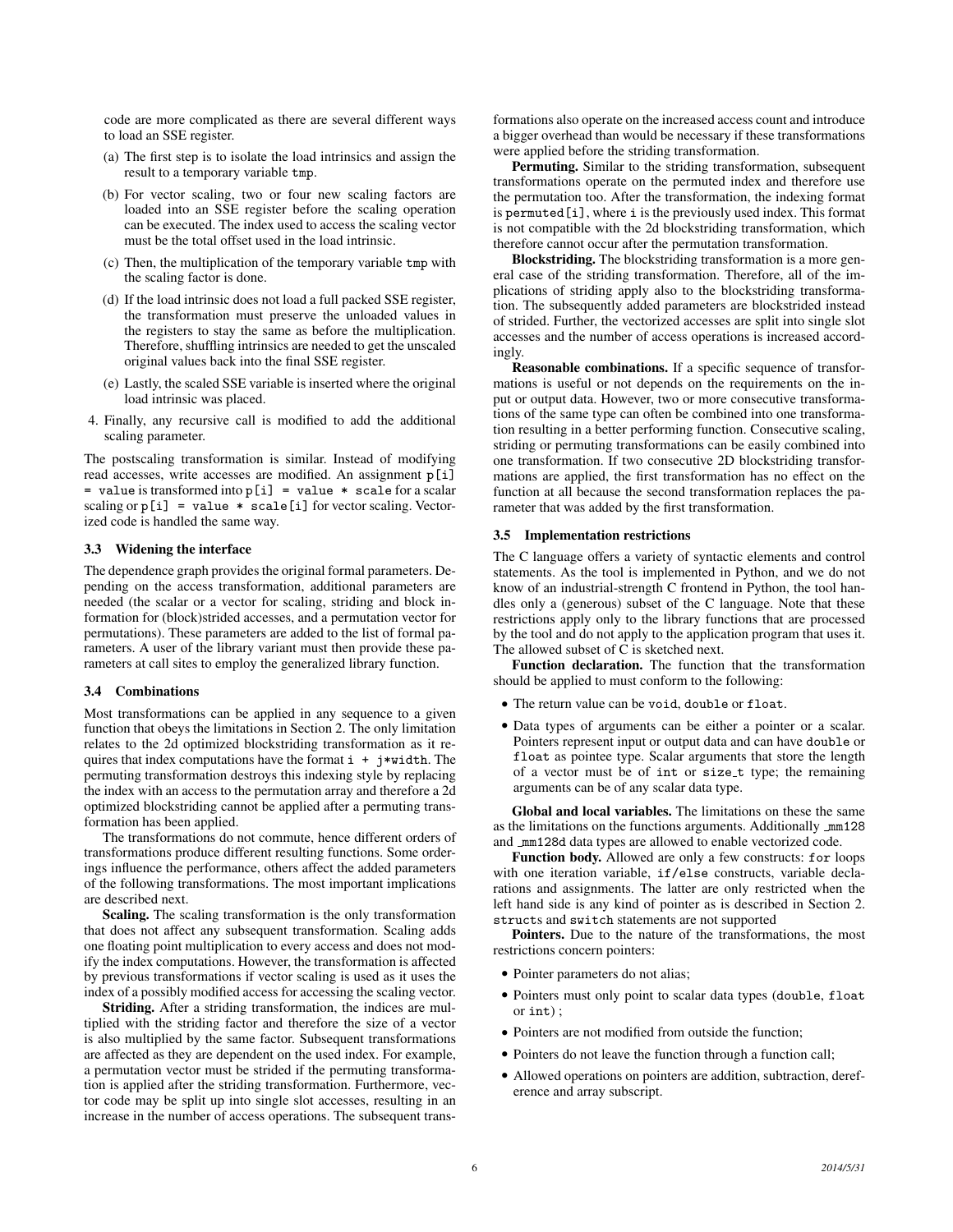SSE. The usage of the streaming SIMD extensions are allowed by using intrinsic functions. Only the load/store intrinsics and the SIMD data types are restricted. The data types for packed float mm128 and packed double mm128d are allowed. Furthermore, the most common load and store intrinsics are supported including packed and single slot, aligned and unaligned.

Macros/Defines. The usage of macros or defines are not allowed, as they are not fully expanded by the preprocessor of the parsing library. The only exception are the shuffle macros MM SHUFFLE and MM SHUFFLE2.

#### 4. Evaluation

Our tool generalizes a given library function to support a chosen access pattern from Section 2. The main goal is that the generalized function (e.g., the one in Fig. 2) then performs faster than the original function surrounded by the extra code needed for the access pattern (e.g., as shown in Fig. 1).

Experimental setup. To validate success we apply our tool to the collection of 13 legacy numerical library functions that implement well-known functions including filters, scans, reductions, sorting, FFTs, and linear algebra operations, as shown in Table 2. We implemented the first 8 ourselves, the remaining 5 are Spiralgenerated from [1, 15]. Access patterns not supported or not applicable are shown in the last column. The constraints for reduction exist because there is only one output value; for mergesort because it is inplace. 2d blockstriding refers to the optimization of induction variables discussed at the end of Section 3.2.2. Vectorized functions, which include SSE instrincs, have the prefix sse.

As input sizes we choose  $400^2n$ ,  $1 \le n \le 10$ , for 1d inputs, and  $400n, 1 \le n \le 10$ , for 2d inputs (i.e., one dimension of the square matrices in filter and sse\_mvm).

The platform is an AMD Phenom II X4 Deneb, 3.4 GHz with 8 GiB DDR3 1333MHz, running Windows 7. We used the Intel compiler icc 12.0.0.104 with flags /O3 /arch:SSE2 /fp:fast=2 /qipo fas /Oa /Ow /Ob2 /Oi /Ot /fast /xHost.

For each function we applied each allowed pattern to the input, the output (not shown), and both. In each case we ran each of the 10 sizes 10 times to compute a total of 100 speedups. These are displayed as box plot that shows median and the range from first to third quartile. The whiskers show the lowest and highest datum with  $1.5\times$  of the first and third quartile, respectively. The crosses show all outliers.

For the parameters of the access patterns we choose stride 8 for striding and in addition a block size of 32 for block striding. The permutations for permuting where chosen randomly, as where the factors for scaling (between 0 and 1).

Results. The results are shown in Fig. 12. Every row is a transformation: for the left column it was applied to the input, for the right column to in- and output. The x-axis shows the functions to which the transformation could be applied, the y-axis the speedup. A speedup  $> 1$  is an improvement and higher is better. The median in each case is written inside the plot; black numbers signify speedups, red numbers signify slowdowns.

A first glance at Fig. 12 confirms that out tool provides speedups in the majority of cases; however a few also experience a significant slowdown. Explaining the various speedups is difficult, so we focus on a few cases where we found a plausible explanation.

*Striding:* For in-striding the typical speed-up is 15–20%; only contrast suffers a severe slowdown. For in/out-striding mergesort performs poorly because operating inplace on strided data has poor spatial locality throughout the computation. On the other hand the small, highly optimized functions implementing FFTs and MVM benefit more since the extra copy steps incur a comparatively high penalty; the same observation holds for the other transformations.

*Blockstriding:* This transformation has the most cases of significant slowdown (2 for in and 4 for in/out). A possible explanation is that in these cases the index expression in (1) is expensive relative to the actual computation (as is the case for filter). We also applied the optimized version discussed in 3.2.2 which is applicable to filter, contrast, and sse contrast; the speedup is then about 2x in all three cases [12].

*Permuting:* For each plot there is only one case of significant slowdown; we do not have a good explanation. The speedups range from insignificant to about a 100%; the scan for in/out even achieves 150%.

*Vector scaling:* Here our method performs best with no relevant slowdowns.The speedups range from insignificant to 85%.

As the transformations preserve the use of SSE instrinsics (as discussed earlier), the baseline for functions with the prefix "sse" includes also SSE intrinsics. The results shown in Fig 12 for these functions indicate that the tool is very useful for these optimized functions and preserves the developer's insights and effort.

## 5. Related Work

We identified three directions of related work that we discuss in this section.

Libraries that support access patterns. The problem of assumptions in performance libraries that mismatch the patterns needed in applications is well-known and has been addressed in some popular libraries. For example, in linear algebra the entire BLAS specification is designed to match the access patterns in the higher level routines of LAPACK [2]. This explains extra parameters in gemm (matrix multiplication) and gemv (matrix-vector) multiplication that allow block-strided access (which is equivalent to allowing matrices within larger matrices). Recently it was observed that the gemm interface is not sufficient when multiplying matrices in higher-dimensional tensors [11].

In the recursive library FFTW, any (multi-dimensional) strided access pattern is supported [8]. This is convenient for users but necessary to support the recursion (which produces FFTs at increasing strides). Moreover, FFTW fuses scaling steps into base case FFTs, called twiddle codelets, for locality [7]. Other fusions of context (e.g., to support real FFTs) lead to a total of more than 10 variants for every input size. The variants needed have been determined by the developers. To generate libraries like FFTW automatically, [16] shows how to discover these in Spiral [14, 15] automatically from a mathematical specification and generates the associated code. However, the code is not produced by modifying a standard version as done here but directly from a mathematical description.

Compiler optimizations. Existing compilers do not perform the kind of optimizations targeted by our tool. If the compiler is able to inline a library function f then loop fusion (or loop jamming) might be able to merge the copy loop with a loop inside f. However, most C compilers inline only some standard or math library functions that are recognized by name [9] and do not inline recursive functions, which are handled by our approach. And while loop fusion merges adjacent loops, it requires that there are no flow- , anti-, or output dependences that connect the variables of the first loop with those of the second [10]. But copy code to adjust the context inserts exactly these kinds of dependences and the analysis for these is often not available for C programs. Furthermore, many library functions are complex and may not offer a simple loop to fuse with. And if the library function contains vector code with intrinsics, the copy loop and the loops in the body of the library function may have different trip counts.

An automatic optimization of code that follows the pattern "copy-library call-copy" (and that would be done by a compiler's optimizer) is possible but difficult in practice. An optimizer must ensure that the array set up by the copy step is used *only* by the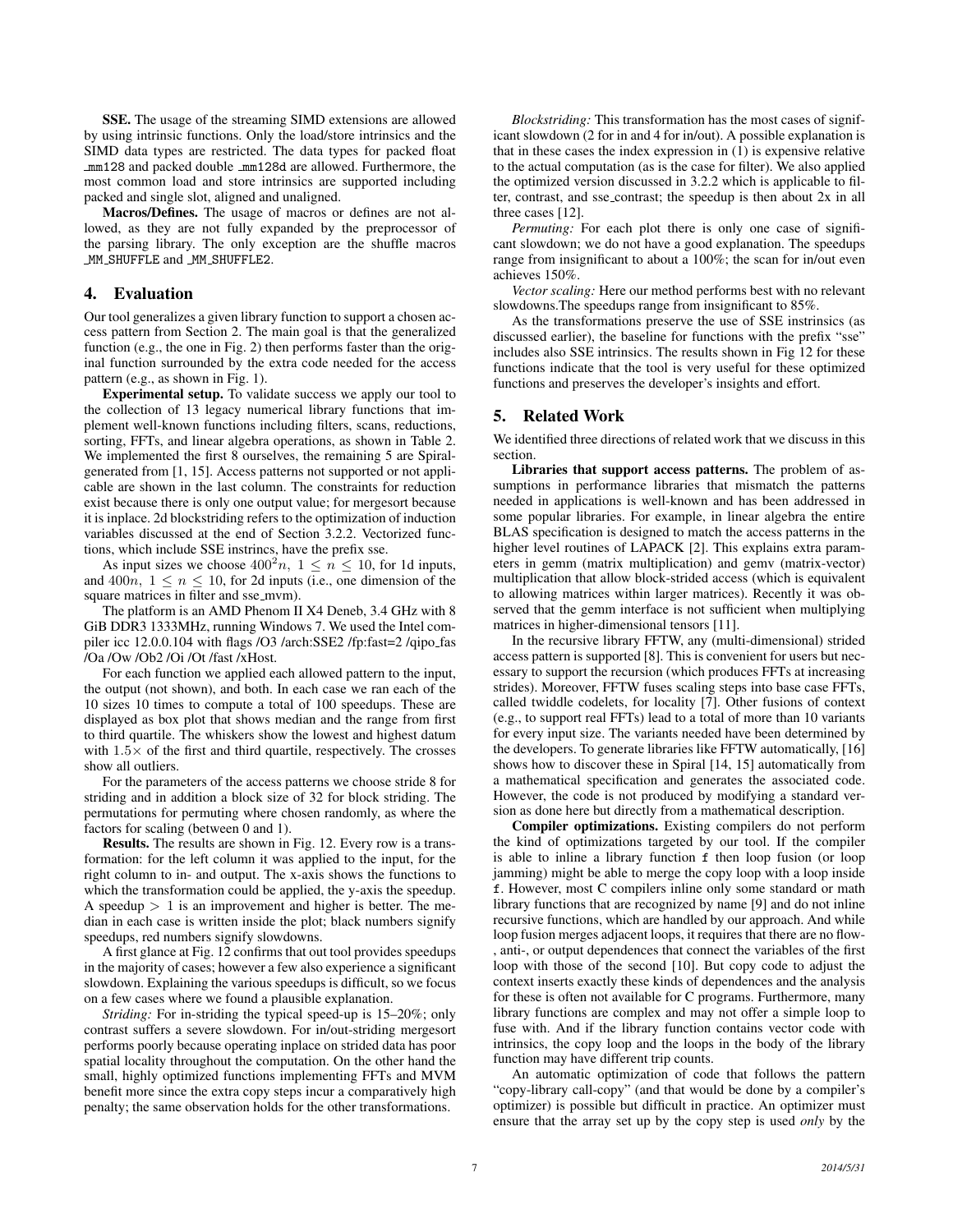

Figure 12: Benchmarks with the four types (rows) of transformations, applied to input only (left column) or to in- and output (right column).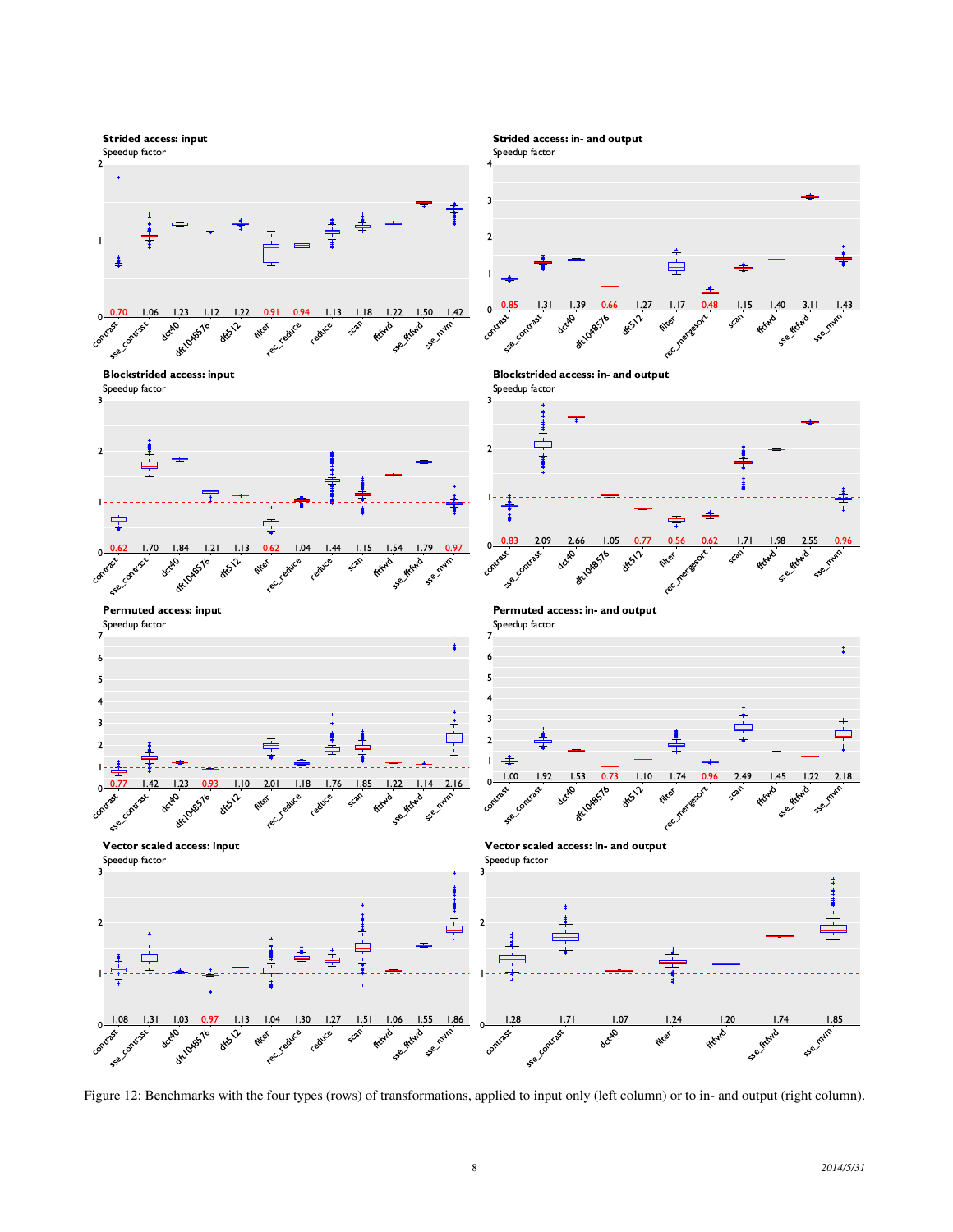| Function      | Description                                                                      | DataType | Invalid/Not applicable Transformations                    |
|---------------|----------------------------------------------------------------------------------|----------|-----------------------------------------------------------|
| filter        | Generic 2d convolution with a kernel of size 3x3                                 | float    |                                                           |
| contrast      | Normalizes the range of values in an image.                                      | double   | $\overline{\phantom{a}}$                                  |
| sse_contrast  | Vectorized version of contrast                                                   | double   |                                                           |
| sse_mvm       | Vectorized matrix-vector multiplication                                          | float    |                                                           |
| rec_mergesort | Recursive 2-way merges ort with $\mathcal{O}(n)$ extra storage for merg-<br>ing. | double   | scaling, in- and out-(block) striding                     |
| reduce        | Sum reduction of all elements                                                    | double   | postscaling, out-(block) striding                         |
| rec_reduce    | Divide-and-conquer sum reduction                                                 | double   | postscaling, out-(block)blockstriding                     |
| scan          | Calculates the prefix sum of a vector                                            | double   | postscaling.<br>poststriding,<br>out-<br>(block) striding |
| dft512        | Fast Fourier transform (FFT) for 512 elements generated by<br>Spiral             | double   | postscaling, 2d blockstriding                             |
| dft1048576    | FFT for $2^{20}$ elements generated by Spiral                                    | double   | postscaling, 2d blockstriding                             |
| fftfwd        | Real FFT for 128 elements generated by Spiral                                    | double   | 2d blockstriding                                          |
| sse_fftfwd    | Vectorized real FFT for 128 elements generated by Spiral                         | double   | 2d blockstriding                                          |
| dct40         | Discrete cosine transform for 40 elements generated by Spiral                    | double   | 2d blockstriding                                          |

Table 2: List of the functions used for performance evaluation.

library call that immediately follows. A conservative analysis may fail (even for single-threaded programs) if programmers re-use array temporaries. The tool presented here shifts the responsibilty to ensure the absence of aliasing to the developer and, in return, frees the developer from modifying the library code by hand.

Software product lines. Our work can also be phrased in the language of software product lines (SPLs) [4] in that our tool adds features to a base implementation to create variants. The set of all these variants is an SPL. In software engineering, several approaches are known to create SPLs including feature and aspect oriented programming or components or frameworks [3, 5, 13]. However, in that work, the software considered is usually more complex, the features are preimplemented, higher level languages are used, and the goal is not performance.

## 6. Concluding remarks

We described a tool that can extend a numerical C library function to allow for more general access patterns. Even though the tool is quite simple and has constraints on the input it can process, it proved to be able to process many typical functions including more complex ones such as vectorized matrix multiplication or highly optimized FFTs. In most cases, the functions generated by this tool provide substantial performance benefits compared to a standard function with added glue code. It would be interesting to consider a larger set of common access patterns to explore the limitations of our approach. Finally, although the tool is limited to C, the same design could be applied to other languages, e.g., those that provide additional meta information about structures (e.g., the dimensions of an array), which could be leveraged to reduce the number of additional parameters.

Finally, our results are also a feedback to library developers. It is important to understand the context and patterns employed by clients. It almost always does pay off to support the most common usage setups, and a tool as discussed here provides a simple way to generalize library functions.

## References

[1] Spiral website. http://spiral.net/codegenerator.html.

- [2] E. Anderson, Z. Bai, C. Bischof, S. Blackford, J. Demmel, J. Dongarra, J. Du Croz, A. Greenbaum, S. Hammarling, A. McKenney, and D. Sorensen. *LAPACK Users' Guide*. Society for Industrial and Applied Mathematics, Philadelphia, PA, 3rd edition, 1999. ISBN 0-89871-447-8 (paperback).
- [3] S. Apel, D. Batory, C. Kästner, and G. Saake. Feature-*Oriented Software Product Lines: Concepts and Implementation*. Springer, 2013.
- [4] P. Clements and L. Northrop. *Software Product Lines: Practices and Patterns*. Addison-Wesley Professional, 3rd edition, 2001.
- [5] K. Czarnecki and U. Eisenecker. *Generative Programming: Methods, Tools, and Applications*. Addison-Wesley Professional, 2000.
- [6] J. J. Dongarra, J. Du Croz, S. Hammarling, and I. S. A set of level 3 basic linear algebra subprograms. *ACM Trans. Math. Softw.*, 16(1):1–17, 1990. http://www.netlib.org/blas/blasqr.pdf.
- [7] M. Frigo. A fast Fourier transform compiler. In *Programming Languages, Design and Implementation (PLDI)*, pages 169– 180, 1999.
- [8] M. Frigo and S. G. Johnson. The design and implementation of FFTW3. *Proceedings of the IEEE*, 93(2):216–231, 2005.
- [9] Intel. *Intel C++ Compiler XE 13.1 User and Reference Guide*. Santa Clara, CA, 2013. Document number: 323273-131US.
- [10] S. Muchnick. *Advanced Compiler Design and Implementation*. Morgan Kaufmann Publishers, 1997.
- [11] E. D. Napoli, D. Fabregat-Traver, G. Quintana-Orti, and P. Bientinesi. Towards an efficient use of the BLAS library for multilinear tensor contractions. http://arxiv.org/pdf/1307.2100.pdf, 2013.
- [12] Not-shown. Not shown due to anonymous review process. Technical report, 2013.
- [13] D. L. Parnas. Designing software for ease of extension and contraction. In *Proc. International Conference on Software Engineering (ICSE)*, pages 264–277, 1978.
- [14] M. Püschel, J. M. F. Moura, J. Johnson, D. Padua, M. Veloso, B. Singer, J. Xiong, F. Franchetti, A. Gacic, Y. Voronenko, K. Chen, R. W. Johnson, and N. Rizzolo. SPIRAL: Code